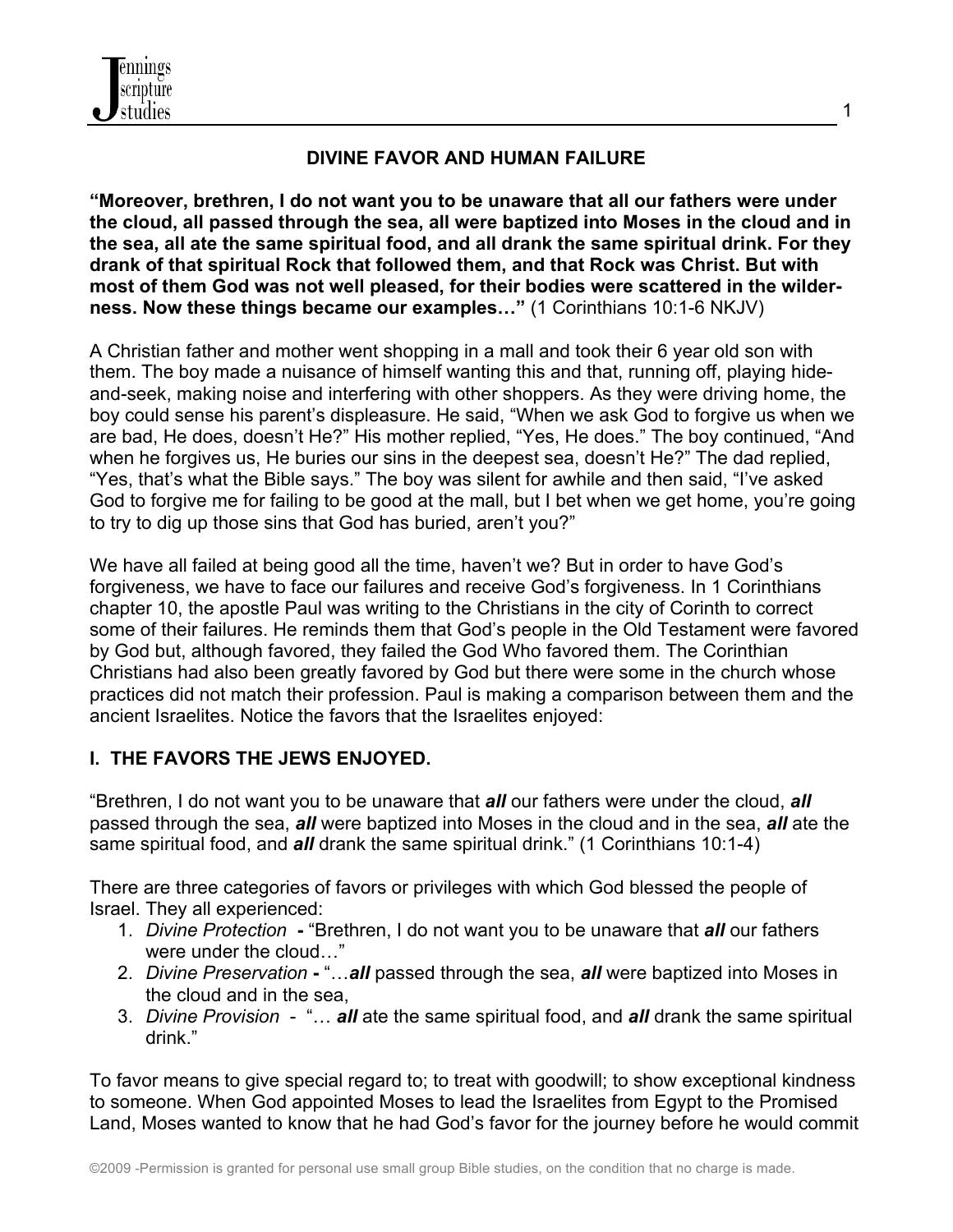to the undertaking. Therefore, Moses had a talk with God and it is recorded in Exodus 33:13- 17 as follows:

"Now therefore, if I have found favor in your sight, please show me now your ways, that I may know you in order to find favor in your sight. Consider too that this nation is your people." And he said, "My presence will go with you, and I will give you rest." And he said to him, "If your presence will not go with me, do not bring us up from here. For how shall it be known that I have found favor in your sight, I and your people? Is it not in your going with us, so that we are distinct, I and your people, from every other people on the face of the earth?" And the Lord said to Moses, "This very thing that you have spoken I will do, for you have found favor in my sight…"

The word "favor" is from the Hebrew word that is also translated "grace." God assured Moses that he and the Israelites would be graced by God's favors throughout their journey. This Paul emphasized to the Christians in the church in Corinth. Think with me about these three categories of blessings these people enjoyed.

**A. Divine Protection -** "Brethren, I do not want you to be unaware that *all* our fathers were under the cloud…"

The cloud – called the "Shekinah" – was the visible symbol of the divine presence and protection. This "cloud" went before them by day to guide them, and by night it became a pillar of fire to give them light. (Ex.13:21-22) It was a covering, a shelter from the rays of the sun. Numbers 10:34 tells us that "The cloud of Jehovah was upon them by day." The cloud was a symbol of divine protection.

**B. Diving Preservation -** "…*all* passed through the sea, *all* were baptized into Moses in the cloud and in the sea…"

Exodus 14:21-22 records the walk between the walls of water: "Then Moses stretched out his hand over the sea, and the LORD drove the sea back by a strong east wind all night and made the sea dry land, and the waters were divided. And the people of Israel went into the midst of the sea on dry ground, the waters being a wall to them on their right hand and on their left."

God made a passage-way through the water, holding back the sea until they had safely passed through. He made a way where there was no way. In doing so, He preserved Israel while the Egyptian army of Pharaoh drowned.

**C. Divine Provision** - "… *all* ate the same spiritual food, and *all* drank the same spiritual drink."

The idea is that all the Israelites were fed with food given directly by God. What was that food? It was called "Manna." We read in Exodus 16:15 "When the people of Israel saw it, they said to one another, "What is it?" For they did not know what it was. And Moses said to them, "It is the bread that the LORD has given you to eat." In Exodus 16:35 we are told that "The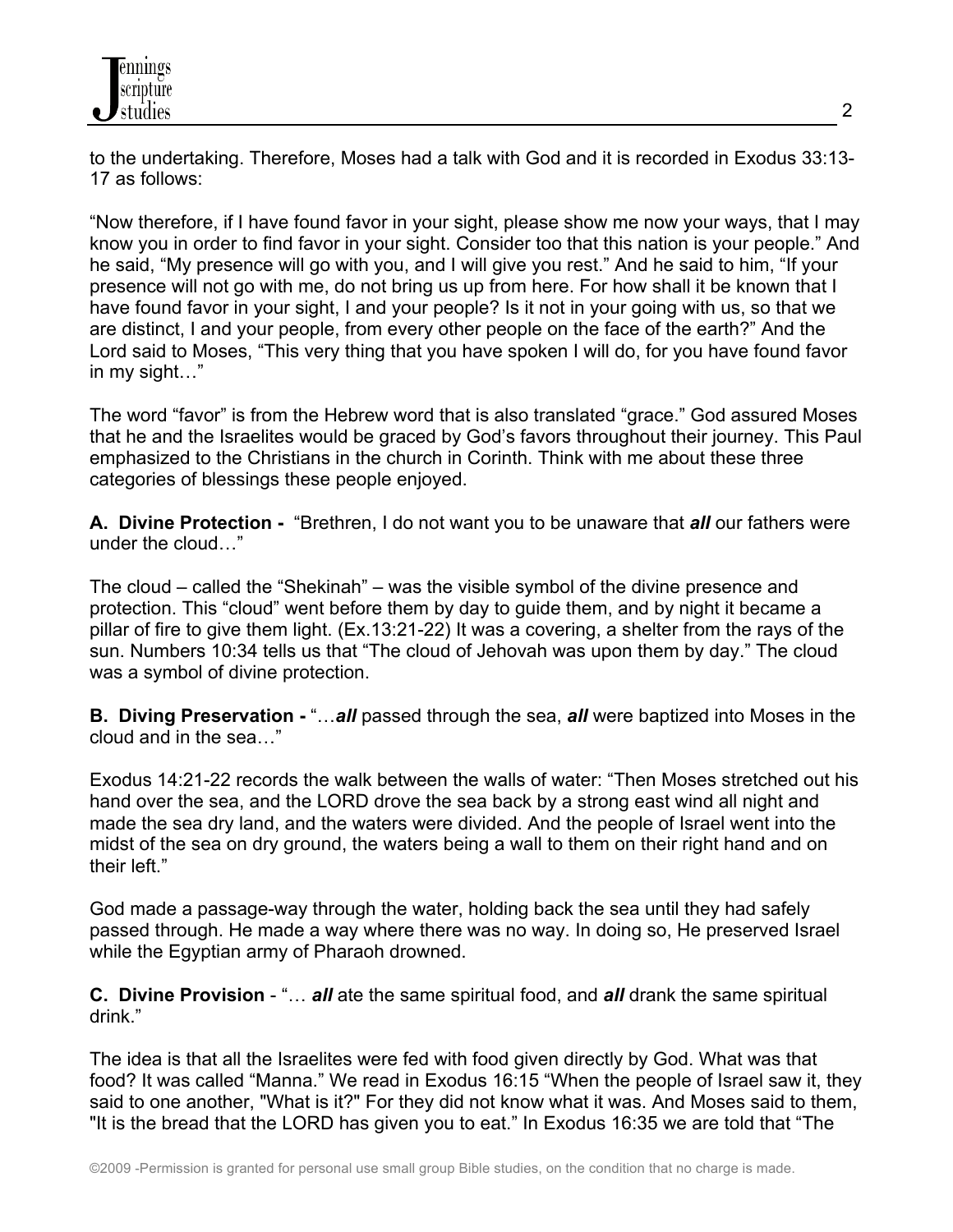people of Israel ate the manna forty years, till they came to a habitable land. They ate the manna till they came to the border of the land of Canaan."

Also, they "all drank the same spiritual drink. For they drank from the spiritual Rock that followed them, and the Rock was Christ." The miracle fountain of water from the rock is to be regarded as representing Christ and of the blessings that come from Him. The Messiah is often referred to as a Rock in the Old Testament scriptures. God had told Moses to strike the rock and water would gush out: "I will stand before you there on the rock at Horeb, and you shall strike the rock, and water shall come out of it, and the people will drink." (Ex. 17:6) That water followed them throughout their wilderness journey.

In writing to the Corinthian Christians about their forefathers, Paul was equating the divine favors of the ancient people with the divine favors that all New Testament believers enjoy. The Corinthians, as well as ourselves, have been similarly and continuously blessed by God. We too, are being protected, preserved and provided for by God on a daily basis. The psalmist wrote, "Blessed be the Lord, Who daily loads us with benefits, The God of our salvation! Selah." (Psalm 68:19 NKJV) "Selah" means, "Pause and think about that!"

We must understand that God's blessings come by degrees. The more we please God, the more we will be blessed by Him. Also, it is important not to think of His favor in material or worldly terms. God's favor most likely will be given in spiritual blessings more than in material blessings. He does desire to favor us with His blessings. We find these words of promise in the book of Isaiah 30:18 – "Therefore, the Lord longs to be gracious to you." The word "gracious" used in that verse means "to show favor." In essence, this verse is saying, "Therefore, the Lord longs to show favor to you." God favors whoever He sees fit. We grow in favor as we faithfully live for the Lord.

However, this should not be looked upon as some sort of secret formula for getting everything we want. For purposes of His own, God sometimes takes those He loves through special trials. Job is the primary example but similar instances happen in the lives of many. However, if we continually draw closer to the Lord, we will come to dwell in His favor and in His favor is life. "For His anger is but for a moment, His favor is for life; weeping may endure for a night, but joy comes in the morning" (Psalm 30:5).

Do some receive more favor from God than others? Yes! Take the virgin Mary for example. An angel appeared to her and said, "Rejoice, highly favored one, the Lord is with you; blessed are you among women!" (Luke 1:26) After all the missteps I have made in my life I am still blessed. Just to think that God favors me - what a confirming and comforting truth that is! I want His favor, I need His favor, I must have His favor**!**

However, many Christians do not appreciate and appropriate the favors and blessings that God bestows upon them. Such was the attitude of many of the Christians in the church in Corinth. The loose lifestyle of the Christians in Corinth belied their blessings. Their behavior denied their beliefs; their conduct corresponded with the conduct of the culture around them. Therefore, Paul's usage of the ancient Israelites was a powerful model for these Corinthian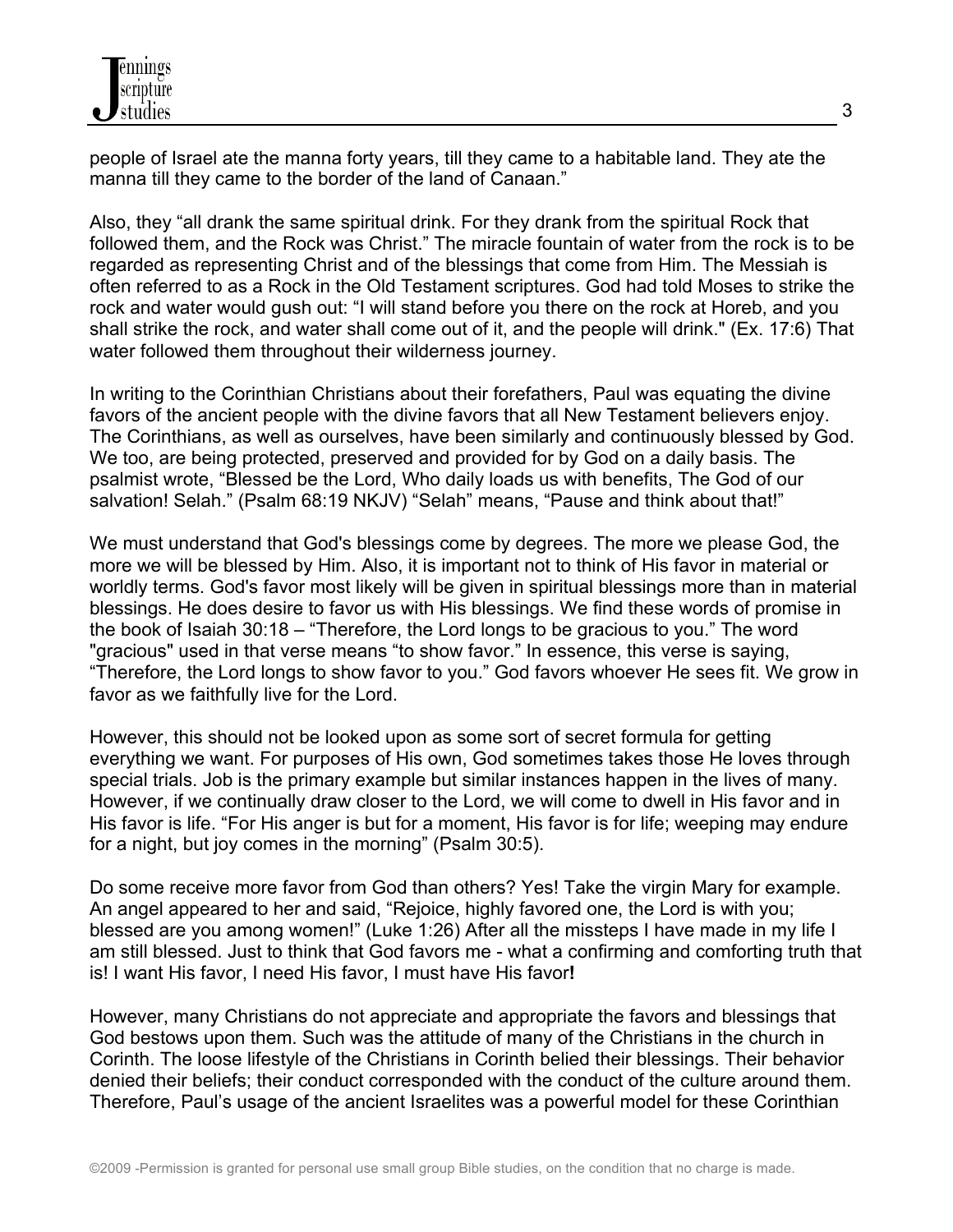believers. The Israelites were favored by God but they failed to live up to their blessings and God judged them. Paul intended that this model serve as a corrective to the Corinthians and to all who afterward would call themselves Christians.

# **II. THE DISFAVOR THE JEWS INCURRED.**

"But with *most* of them God was not well pleased, for their bodies were scattered in the wilderness. Now these things became our examples…" (1 Corinthians 10:5)

Many of the Christians in Corinth were like the ancient Israelites: They were favored by God, but they failed to live for God; they were blessed but they were backslidden; they were privileged but they were perverse. What was said of their Jewish forefathers could be said of them: "Nevertheless, God was not pleased with *most* of them." Their condition was parallel to that of the ancient Jews.

Why? Notice the lifestyles in the culture around them. Just a glimpse of the Corinthian culture will suffice to show the environment to which many of the Christians in Corinth had succumbed. Paul wrote two letters to the Christian community in Corinth. The first Epistle reflects the conflict between the church and the Corinthian culture.

Corinth was the site of a great temple dedicated to the goddess Aphrodite where there more than one thousand temple prostitutes. Sexual license was the rule rather than the exception in Corinth. But the problems of sexual license were not just limited to prostitution. Fornication and prostitution were accepted throughout that culture, and Paul's denunciation of these sins of the flesh in 1<sup>st</sup> Corinthians 6 went against the grain of the vile culture of Corinth.

The Roman sage Seneca wrote, "Is there any shame at all for adultery now that matters have come to such a pass that no woman has any use for her husband?" He goes on to write, "Chastity is simply a proof of ugliness." He continues, "Is there any woman that blushes at divorce now that certain illustrious and noble ladies reckon their years, not by the number of consuls, but by the number of their husbands, and leave home in order to marry, and marry in order to be divorced?" (On Benefits 3.16.2). Consequently, when Paul quoted from Jesus that the wife should not leave her husband nor the husband divorce his wife (I Cor. 7:10-11), he was teaching something novel to Corinthian society.

In 1 Corinthians 5:1 Paul writes, "It is actually reported that there is sexual immorality among you, and such sexual immorality as is not even named among the Gentiles—that a man has his father's wife!" In chapter 6 he writes, "Flee sexual immorality." (v.18)

Therefore, the situations which Paul was addressing in 1 Corinthians were ones with which the Corinthians were familiar. They may well have wanted to continue a basic part of social life that they had engaged in before their conversion.

Drunkenness was rampant in Corinth. Wine flowed as freely as water. All the heathen temples, of which there were hundreds, used alcohol to induce fantasies and euphoria in the minds of the worshipers. With this background connection between drunkenness and religion, we should not be entirely surprised to find the Corinthians getting drunk at the Lord's Supper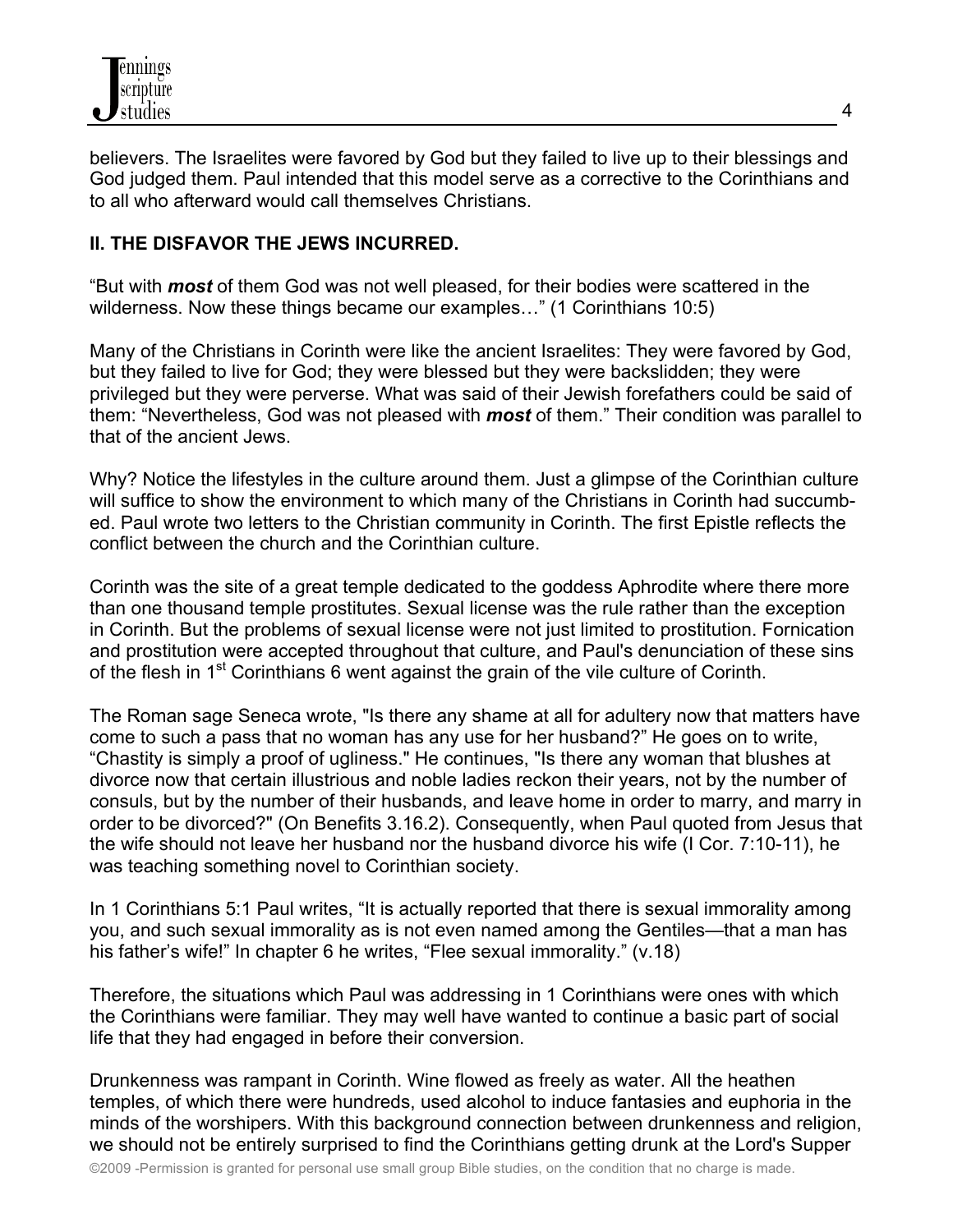as recorded in 1 Corinthians 11:21.

The city was known all over the ancient world as a center of wealth and luxurious lifestyles. Horace, the Greek writer said, "Not everyone is able to go to Corinth", due to the expensive living standards that prevailed in the city.

"You're a Corinthian!" If you had heard that exclamation in New Testament times you would know that the person who said it was very upset. To call someone a Corinthian was insulting. Even non- Christians recognized that Corinth was one of the most immoral cities in the known world.

A statement by Paul in writing to young pastor Titus gives us a glimpse into the general culture of the Greeks in Paul's day. He quotes Epimenides as saying, "One of themselves, even a prophet of their own, said, The Cretians are always liars, evil beasts, slow bellies." (Titus 1:12) 1 Corinthians 10:7 sums up what Paul observed daily during the 18 months he ministered there: "The people sat down to eat and drink, and rose up to play" (1 Corinthians 10:7).

The believers in Corinth lived in a culture similar to ours. Their culture, like ours, was diverse ethnically, religiously, and philosophically. It, like ours, was a culture of anti-God lifestyles. Many of the Christians in the church in Corinth were caught up in that Christless culture. Consequently, when Paul cited the example of the ancient Jew's backslidden condition, he did so in order to confront the Corinthian Christians with their own worldliness. Notice how Paul used the example of these Old Testament Jews to rebuke these New Testament Christians:

## **A. His Witness Against Them**. "Nevertheless, with *most* of them God was not pleased…"

Paul is saying, "God was not pleased with His ancient people whom He had redeemed and, he is not pleased with some of you whom He has redeemed." He went on to write, beginning in verse 6 of this 10<sup>th</sup> chapter: "Now these things took place as examples for us, that we might not desire evil as they did. Do not be idolaters as some of them were; as it is written, 'The people sat down to eat and drink and rose up to play.' We must not indulge in sexual immorality as some of them did, and twenty-three thousand fell in a single day. We must not put Christ to the test, as some of them did and were destroyed by serpents, nor grumble, as some of them did and were destroyed by the Destroyer. Now these things happened to them as an example, but they were written down for our instruction…." (1 Corinthians 10:6-11)

Let us ask ourselves, "Is God pleased with me or displeased?" Have I capitulated to the godless culture of our day or am I living a counter-cultural, Christlike lifestyle?" Paul anticipates the answer that some of the Christians would give to those questions and so he has a warning for them.

## **B. His Warning to Them.**

Some would answer quickly and flippantly, "Sure, I'm pleasing God, after all I am a good church member. I may dabble a little in some of the more mild forms of worldliness, but I'm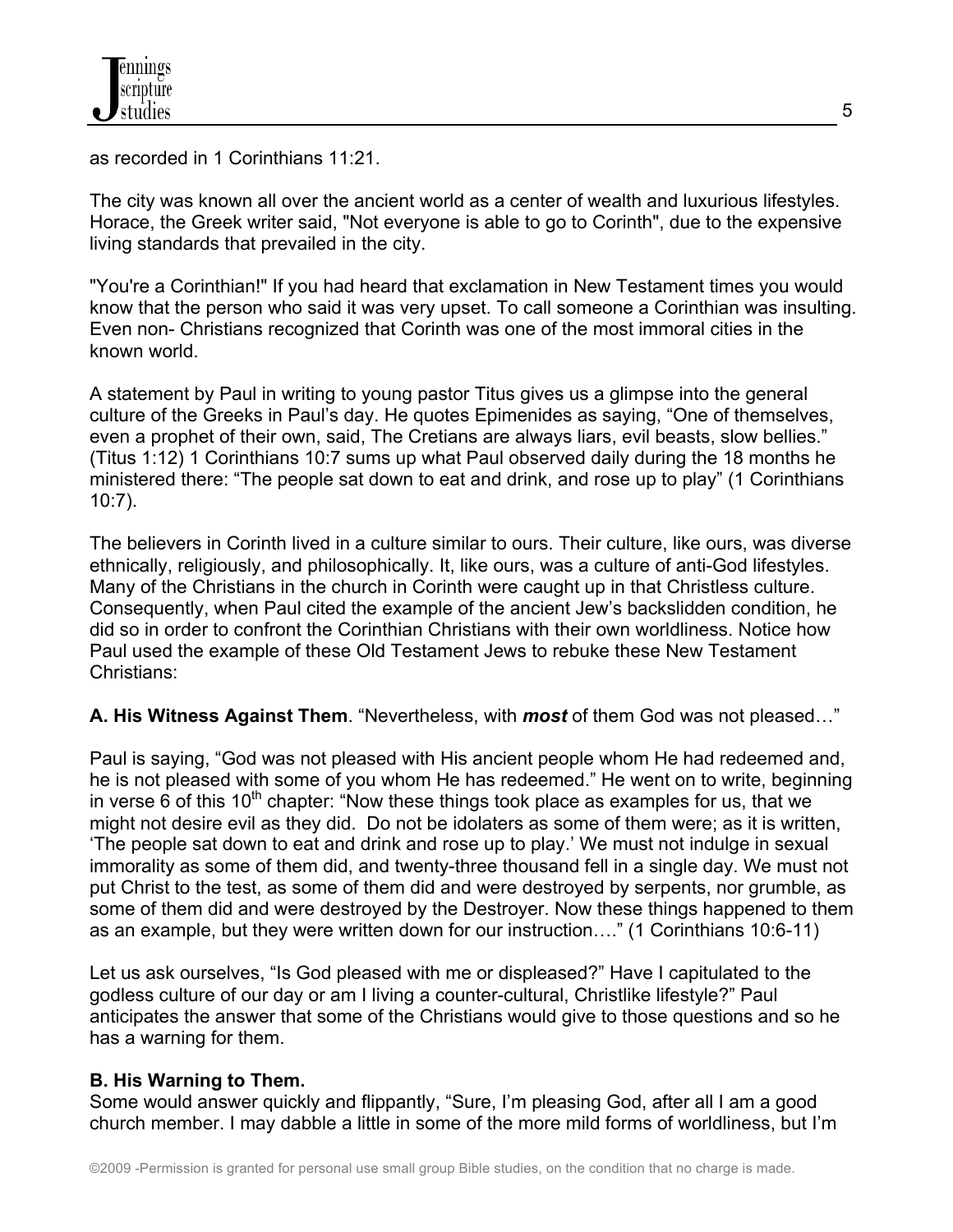not a heathen!" Then comes Paul's sobering warning. He says: "Therefore let anyone who thinks that he stands take heed lest he fall." (1 Corinthians 10:12) He knew that, as Proverbs 16:8 says, "Pride goes before destruction, and a haughty spirit before a fall."

John Bunyan, author of "The Pilgrim's Progress" also wrote these words:

"He that is down need fear no fall, He that is low no pride. He that is humble ever shall Have God to be his guide."

The humble person is the person who is always on guard lest he fall into temptation and incur the displeasure of his Lord and Savior, Jesus Christ.

## **C. His Wisdom for Them.**

Paul not only gives a word of witness and warning, but he also gives a word of wisdom. He writes: "No temptation has overtaken you that is not common to man. God is faithful, and he will not let you be tempted beyond your ability, but with the temptation he will also provide the way of escape, that you may be able to endure it." (1 Corinthians 10:12-13)

Why did the children of Israel incur the displeasure of God? Because they yielded to the temptations that were all around them in the heathen cultures of the nations through which they passed on their journey to the Promised Land. Paul wrote in verse 6 of chapter 10 saying: "Now these things took place as examples for us, that we might not desire evil as they did." (1 Corinthians 10:6) They desired evil. Why? Because they were tempted by evil! None of us know of what stuff we are really made until we are tried and tested by temptation.

Therefore, Paul's words of wisdom for them and us are about withstanding and overcoming temptation. He says:

- 1. Temptation is Real.
- 2. Temptation is Realized by all. It is "common to man."
- 3. Temptation can be Resisted. "God is faithful…. he will also provide the way of escape, that you may be able to endure it."

How would Paul advise believers to respond to life in such a city? This is what he wrote: "Whether ... you eat or drink or whatever you do, do all to the glory of God" (1 Cor.10:31). If everything we do is with the glory of God in mind, we need not fear falling into temptation, incurring the displeasure of God or of failure in our Christian life.

## **CONCLUSION**

Max Lucado, in the introduction to the book of 1<sup>st</sup> Corinthians, in *The Inspirational Study Bible*, writes the following:

"An Indian was walking up a mountain when he heard a voice. "Carry me with you," it requested. The Indian turned and saw a snake. He refused. "If I carry you up the mountain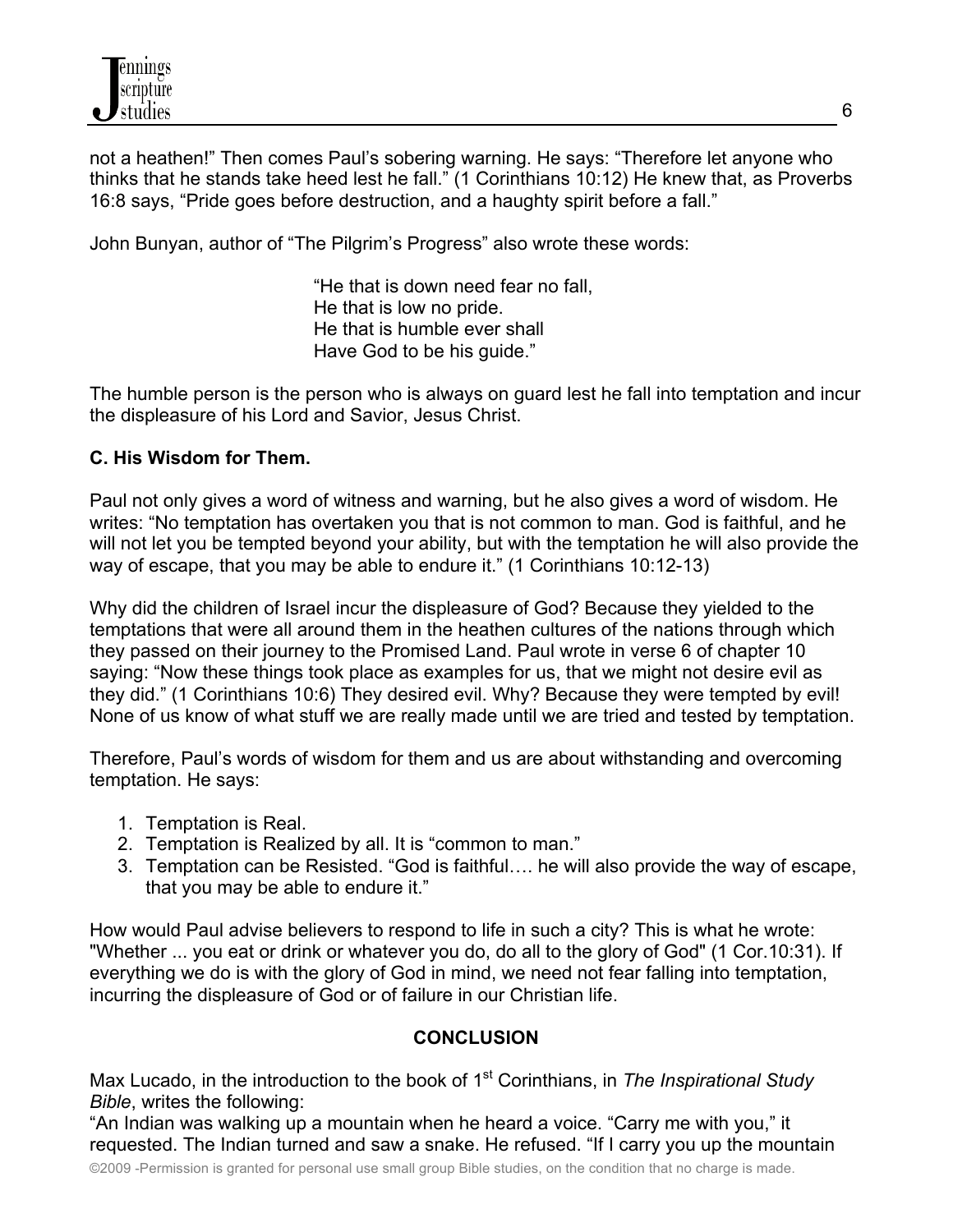

you will bite me." "I wouldn't do that," the snake assured. "All I need is some help. I am slow and you are fast, please be kind and carry me to the top of the mountain." It was against his better judgment, but the Indian agreed. He picked up the snake, put him in his shirt, and resume the journey. When they reached the top, he reached into his shirt to remove the snake and got bit. He fell to the ground, and the snake slithered away. "You lied!" The Indian cried, "You said you wouldn't bite me." The snake stopped and looked back, "I didn't lie. You knew who I lost when you pick me up."

Lucado continues, "We hear the legend and shake our heads. He should have known better, we bemoan. And we are right. He should have. And so should we. But don't we do the same? Don't we believe the lies of the snake? Don't we pick up what we should leave alone? The Corinthian Christians did. One snake after another had hissed his lies in their ears, and they had believed it. How many lies did they believe? How much time do you have? The list is long and ugly: sectarianism, disunity, sexual immorality. And that is only the first six chapters. But first Corinthians is more than a list of sins…. Paul initiates the letter by calling these Christians "brothers." He could have called them heretics or hypocrites or skirt-chasers (and in so many words he does), but not before he calls them brothers. The letter…. Is not just for Corinth. It is for all who have heard the whisper and felt the fangs. We, like the Indian, should have known better. We, like the Corinthians, sometimes need a second chance."

The God of the Bible is the God of the second chance. Ask Jonah; ask Peter – and many another who has failed. The pathway from Eden's gateway to everyone's doorway is strewn with wreckage. Written across the pages of human history is the word "Failure." However, written also in large letters, by the hand of God, is the word, "Forgiveness!"

There has been only One in human flesh Who has never experienced failure. He is described as being "holy, innocent, unstained, separated from sinners, and exalted above the heavens" in Hebrews 7:26. Of course, the writer is referring to the Lord Jesus Christ. All others have "sinned and come short of the glory of God" (Romans 3:23).

C. S. Lewis, in his book the Screwtape Letters, vividly describes Satan's strategy. He wrote: "He gets Christians to become preoccupied with their failures; from then on the battle is won by Satan." But I have good news for you! Failure need not be final or fatal! God has made provision to correct and cancel out our failures.

*The only people who will be in heaven are former failures who availed themselves of God's forgiveness.* Nowhere are the terms of forgiveness made plainer than in 1 John 1:8-10 where we read:

> **"If we say we have no sin, we deceive ourselves, and the truth is not in us. If we confess our sins, he is faithful and just to forgive us our sins and to cleanse us from all unrighteousness. If we say we have not sinned, we make him a liar, and his word is not in us."**

Our heavenly Father is the God of the Second Chance. All of us need a second chance. There is a story about a fellow who got a second chance that has encouraged me and I hope